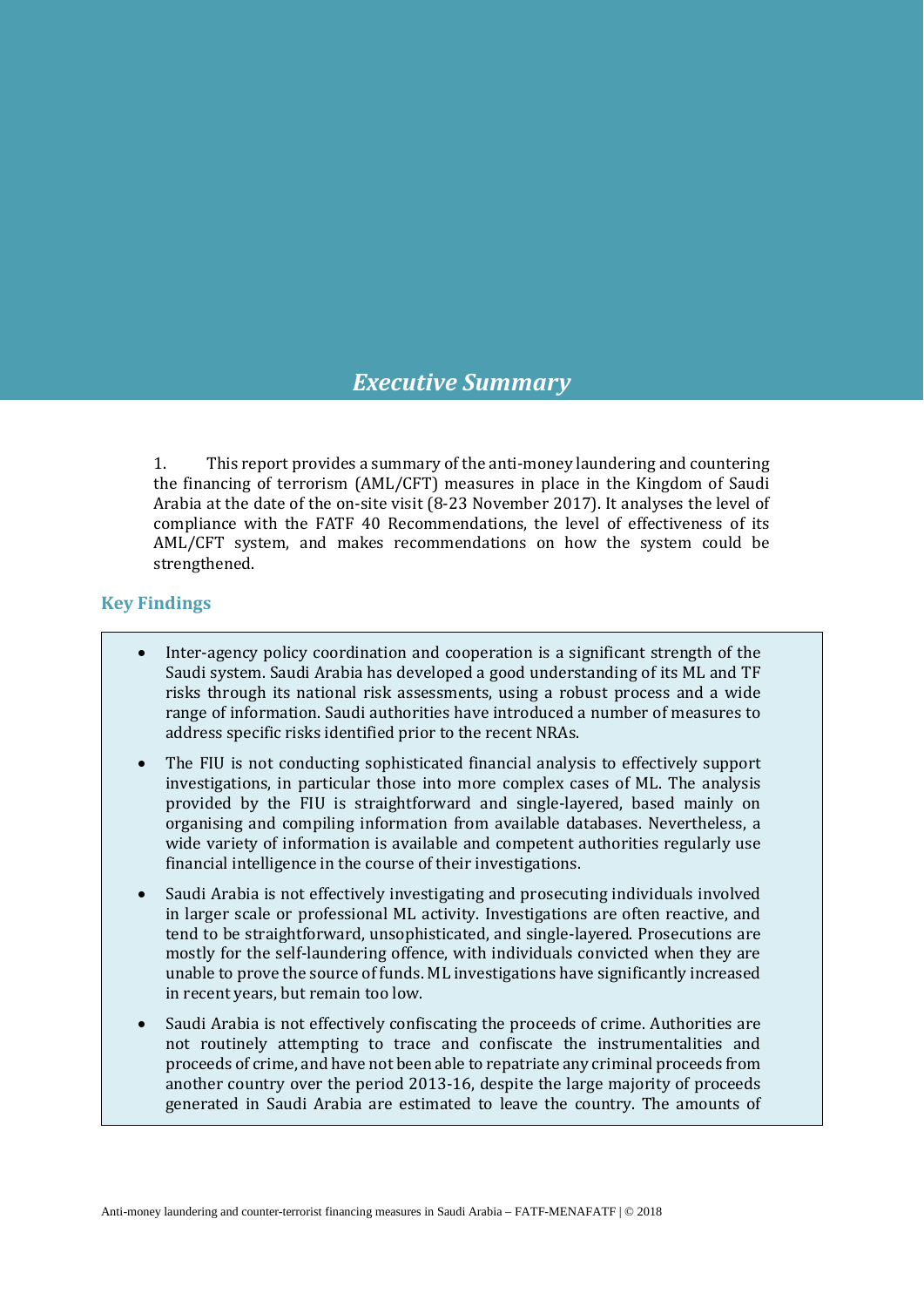proceeds of crime seized and confiscated domestically within Saudi Arabia have been increasing, but are still low.

• Saudi Arabia has demonstrated an ability to respond to the dynamic terrorism threat it faces in country. Saudi Arabian authorities have the training, experience and willingness to pursue terrorist financing investigations in conjunction with and alongside terrorism cases. Financial investigations are routinely carried out, and TF cases are generally identified during terrorism-related investigations conducted by Mabaheth, leading to an exceptional number of investigations and convictions.

• Saudi Arabia has an established legal framework and co-ordination process for implementing UN targeted financial sanctions (TFS) on terrorism without delay, and regularly makes use of TFS domestically. However, Saudi Arabia makes far greater use of financial restrictions imposed on a person through criminal procedures and watch-list mechanisms, which lack legal safeguards and are not publicly available. On proliferation financing, the mechanisms in place to implement TFS and prevent sanctions evasion are weak.

• Saudi Arabia conducts comparatively intensive supervision of the higher-risk sectors in accordance with a risk-based approach, and has done a great deal of outreach with regulated entities to communicate their new obligations. These efforts have resulted in a significant improvement in compliance with the AML/ CFT requirements.

• AML/CFT preventive measures in the financial sector are strong and well established. Major FIs including banks, securities and financing companies, have a solid understanding of the ML/TF risks they face, and a good level of implementation of the risk-based approach; although the level of implementation is not so strong among smaller DNFBPs, and STR reporting remains a concern for all sectors.

• Saudi Arabia can and does respond to incoming requests for mutual legal assistance, but does not effectively seek international co-operation from other countries to pursue money laundering and the proceeds of crime. On terrorist financing, Mabaheth clearly does prioritise international co-operation, both inbound and outbound, and provided good examples of using international law enforcement co-operation.

## **Risks and General Situation**

2. Saudi Arabia faces a high and diverse risk of terrorism financing, linked to terrorism committed both within Saudi Arabia, and to countries experiencing conflicts within the region. The risk of terrorism and terrorist financing within Saudi Arabia is linked to the presence of cells of Al Qaeda, ISIS, affiliates, and other groups. The number of foreign fighters is high, with estimates of over 3,000 departures between January 2000 and February 2018. Saudi Arabia also faces a high risk of terrorist acts carried out in Saudi Arabian territory.

3. The economy of the Kingdom is dominated by petroleum activities: Saudi Arabia is the largest exporter of petroleum, and the sector accounts for 45% of GDP.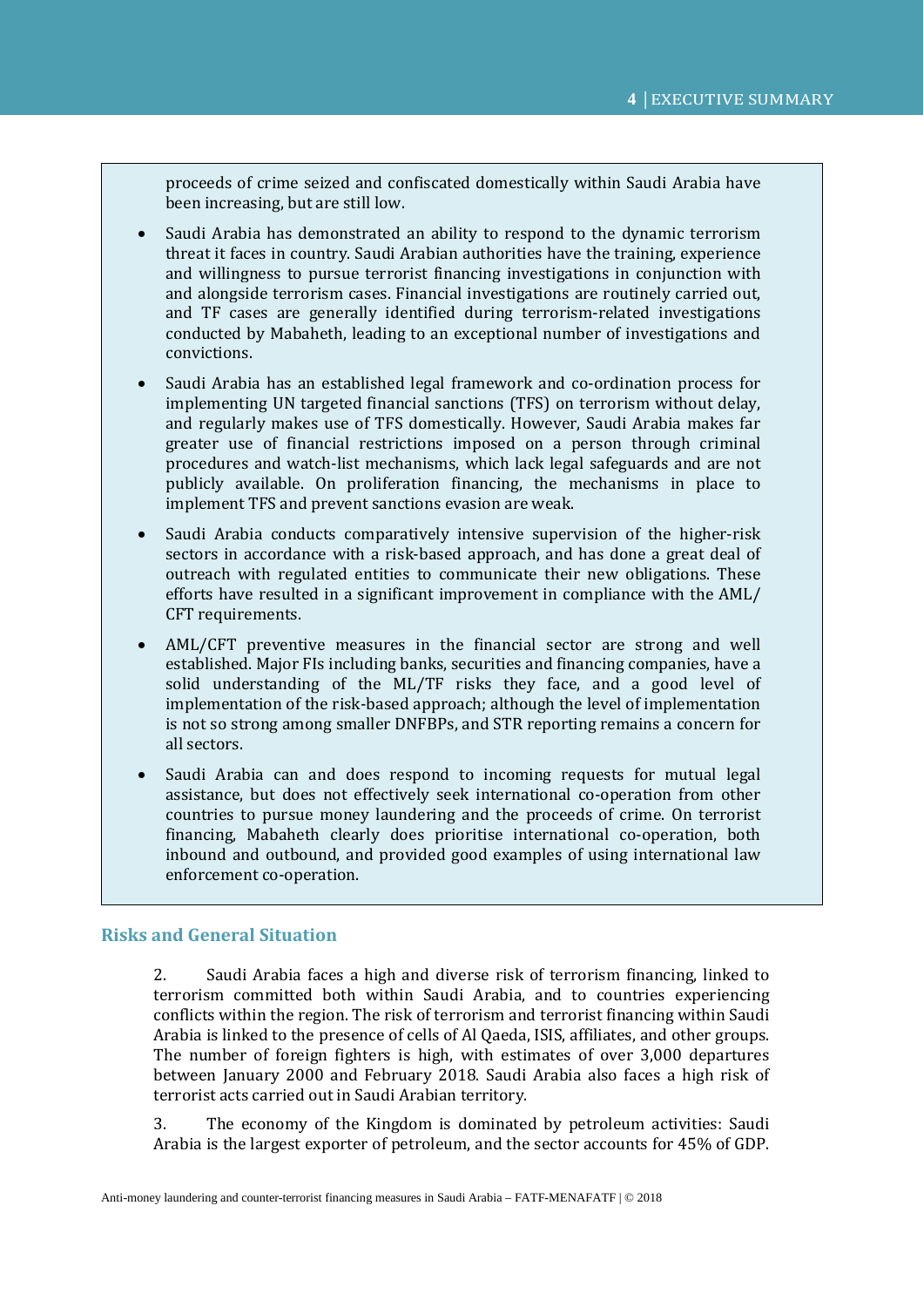Saudi Arabia is generally seen as a conservative country and an unattractive location for laundering international proceeds because of its relatively small financial and commercial sectors, limitations on direct foreign investment and participation in the corporate sector, and restrictions on access by foreigners to the financial and nonfinancial markets. The financial sector and DNFBP sectors in Saudi Arabia are relatively small, and primarily serve domestic customers. The remittances sector is an exception: over a third of the resident population in Saudi Arabia was born outside the Kingdom, which has the second highest total outflows of remittances in the world after the US, approximately \$38.8bn for the year to April 2017.

4. The overall proceeds of crime generated in Saudi Arabia are estimated to be approximatelyUSD 12 - 32 billion; based on IMF and UNODC research on the proceeds of crime as a proportion of GDP. [1](#page-2-0) This range is consistent with Saudi Arabia's risk profile and the Saudi NRA for ML. Saudi authorities estimate the main proceedsgenerating crimes in Saudi Arabia to be illicit trafficking in narcotics, corruption, and counterfeiting and piracy of products. Between 70 and 80 per cent of domestic proceeds of crime are estimated to flow out of the Kingdom, while the balance remains in the country.

## **Overall level of Effectiveness and Technical Compliance**

5. Saudi Arabia's AML/CFT framework has undergone fundamental changes since 2010. In late 2017, Saudi Arabia passed comprehensive revisions of its Anti Money Laundering Law (AMLL) and Law on Terrorism Crimes and Financing (LTCF). The new laws were adopted on 24 October 2017 (AMLL) and 1 November 2017 (LTCF), immediately before the on-site visit. Saudi Arabia's National Risk Assessments were adopted in August 2017, and a national Strategy and accompanying Action Plan were adopted in the same period. Further changes to the administrative system were in progress in November 2017, during the on-site visit (including structural changes at the Public Prosecution, and the move of the FIU from the Ministry of Interior to a new ministry, the State Security Presidency). The revised laws address deficiencies identified in the 2010 Mutual Evaluation, implement new requirements added to the revised FATF Recommendations in 2012, address the conclusions of the NRAs, and correct deficiencies identified in the first draft of the TC analysis prepared for the current evaluation. In terms of technical compliance, the results of the new laws have been very positive: Saudi Arabia has brought its' legal system into line with the up-to-date FATF Recommendations, and has successfully addressed almost all of the deficiencies which were present previously.

6. In terms of effectiveness, Saudi Arabia achieves substantial results on risk understanding and mitigation; on combating terrorist financing (through both law enforcement and administrative measures); and on supervision. Serious problems affect the investigation of money laundering; the confiscation of the proceeds of crime, international co-operation, and proliferation financing.

<span id="page-2-0"></span><sup>&</sup>lt;sup>1</sup> The UNODC estimates that all criminal proceeds, excluding tax evasion, amounts to 2.3 to 5.5 per cent of global GDP. This figure is consistent with the 2 to 5 per cent range previously produced by the International Monetary Fund to estimate the scale of money-laundering.<br>See http://www.unodc.org/unodc/en/press/releases/2011/October/unodc-estimates[http://www.unodc.org/unodc/en/press/releases/2011/October/unodc-estimates](http://www.unodc.org/unodc/en/press/releases/2011/October/unodc-estimates-that-criminals-may-have-laundered-usdollar-1.6-trillion-in-2009.html)[that-criminals-may-have-laundered-usdollar-1.6-trillion-in-2009.html.](http://www.unodc.org/unodc/en/press/releases/2011/October/unodc-estimates-that-criminals-may-have-laundered-usdollar-1.6-trillion-in-2009.html)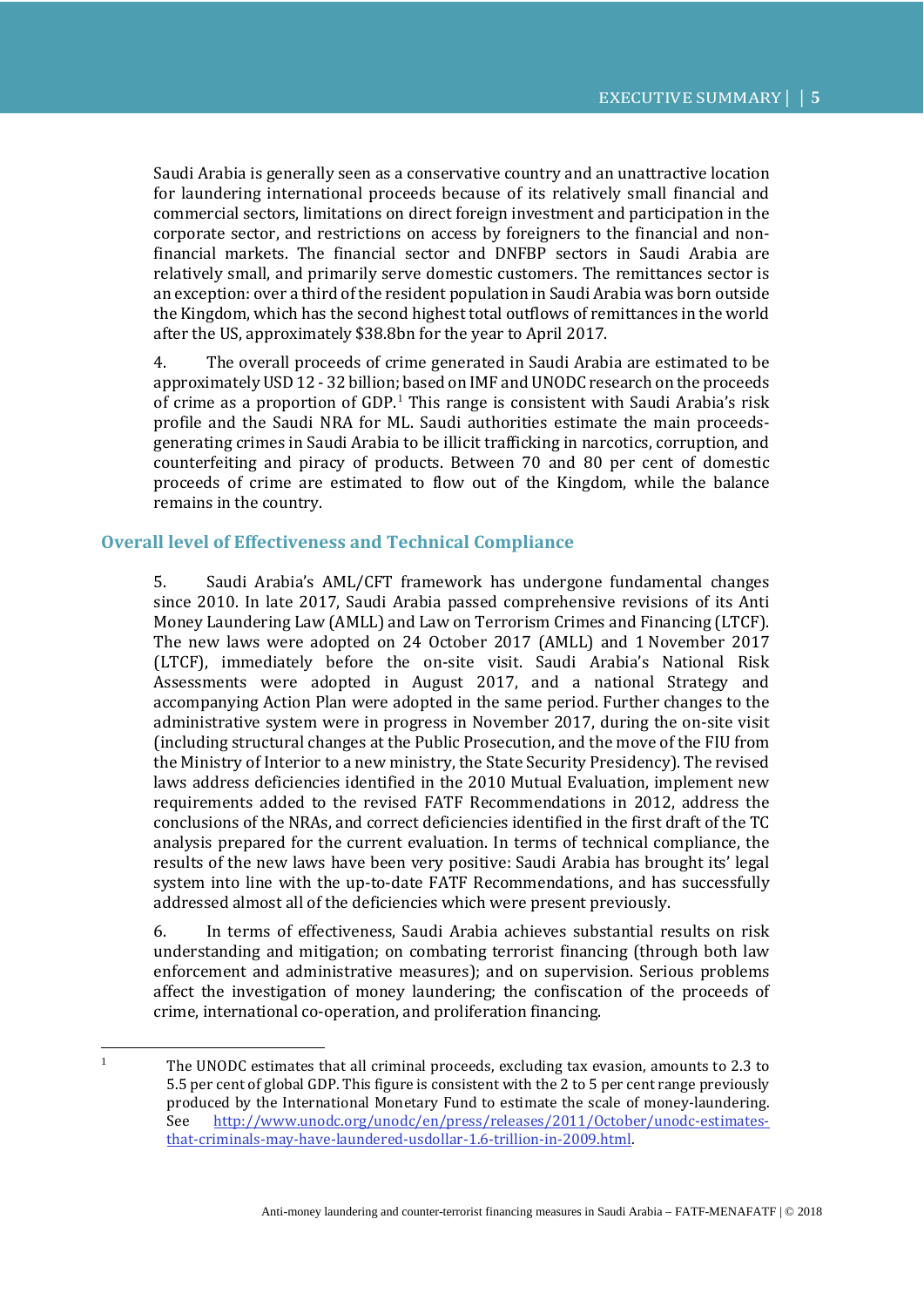7. The new laws, regulations, and institutional/administrative framework mean that the AML/CFT framework which is the basis for the effectiveness assessment is significantly different from the framework assessed in the technical compliance annex. It has not been possible to assess the effectiveness with which Saudi Arabia is implementing the obligations which were introduced for the first time in November 2017, and in many places the effectiveness analysis highlights deficiencies or gaps which have already been addressed through the new laws, or provides recommended actions which ask Saudi Authorities to implement the new laws or continue new policies. As a result, much of the analysis in the main report on effectiveness is based on activities under the old laws and regulations while the TC annex reflects the new laws and regulations.

## *National AML/CFT Policies and Co-ordination (Chapter 2: IO1; R.1, R.2, R.33)*

8. Saudi Arabia has a solid understanding of its ML and TF risks, based on a robust risk assessment process and a wide range of information. Saudi authorities have produced two parallel National Risk Assessments (NRAs) of ML and TF risks. The ML risk assessment identifies the main proceeds-generating offences, and laundering methods - primarily through transfers to other countries through cash, FIs, and trade-based laundering. Authorities also identify banks, money remitters, and dealers in precious metal and stones (DPMS) as the highest risk sectors. Some elements of the ML risk assessment are not fully developed, including the laundering of proceeds after they have been moved out of Saudi Arabia and the potential for more sophisticated forms of money laundering within Saudi Arabia.

9. Saudi Arabia has a very good understanding of its TF risks. The TF NRA considered the risks associated with countries, sources of funds, transportation methods, routes, and entry points. The assessment looked specifically at the financing associated with FTFs, terrorists and groups within Saudi Arabia and in other countries. The assessment benefited from analysis of more than 1,700 TF investigations undertaken by Saudi authorities since 2013, providing a uniquely rich pool of information as a basis for the analysis.

10. Inter-agency policy co-ordination and co-operation is a significant strength of the Saudi system. Saudi Arabia has a strong and well-established institutional framework for co-ordination, based on the Anti Money Laundering Permanent Committee and the Permanent Committee for Counter Terrorism.

11. Saudi authorities have introduced a number of measures to address risks identified prior to the recent NRAs. These include specific measures to mitigate ML and TF risks to NPOs and the remittances sector; to reduce the use of cash and the risks associated with the Hajj and Umar pilgrimages; and to combat corruption. Saudi Arabia has been quick to reflect the results of the risk assessments in its legal framework, passing comprehensive new AML and CFT laws in October and November 2017. However, authorities had not yet had sufficient time prior to this assessment to fully reflect their findings in national policies or in the objectives or practices of individual agencies.

## *Legal system and Operational Issues (Chapter 3: IOs 6-8, R.3, R.4, R.29-32)*

12. Saudi Arabia has devoted significant resources to support financial investigation, distributed across the FIU and other law enforcement agencies. The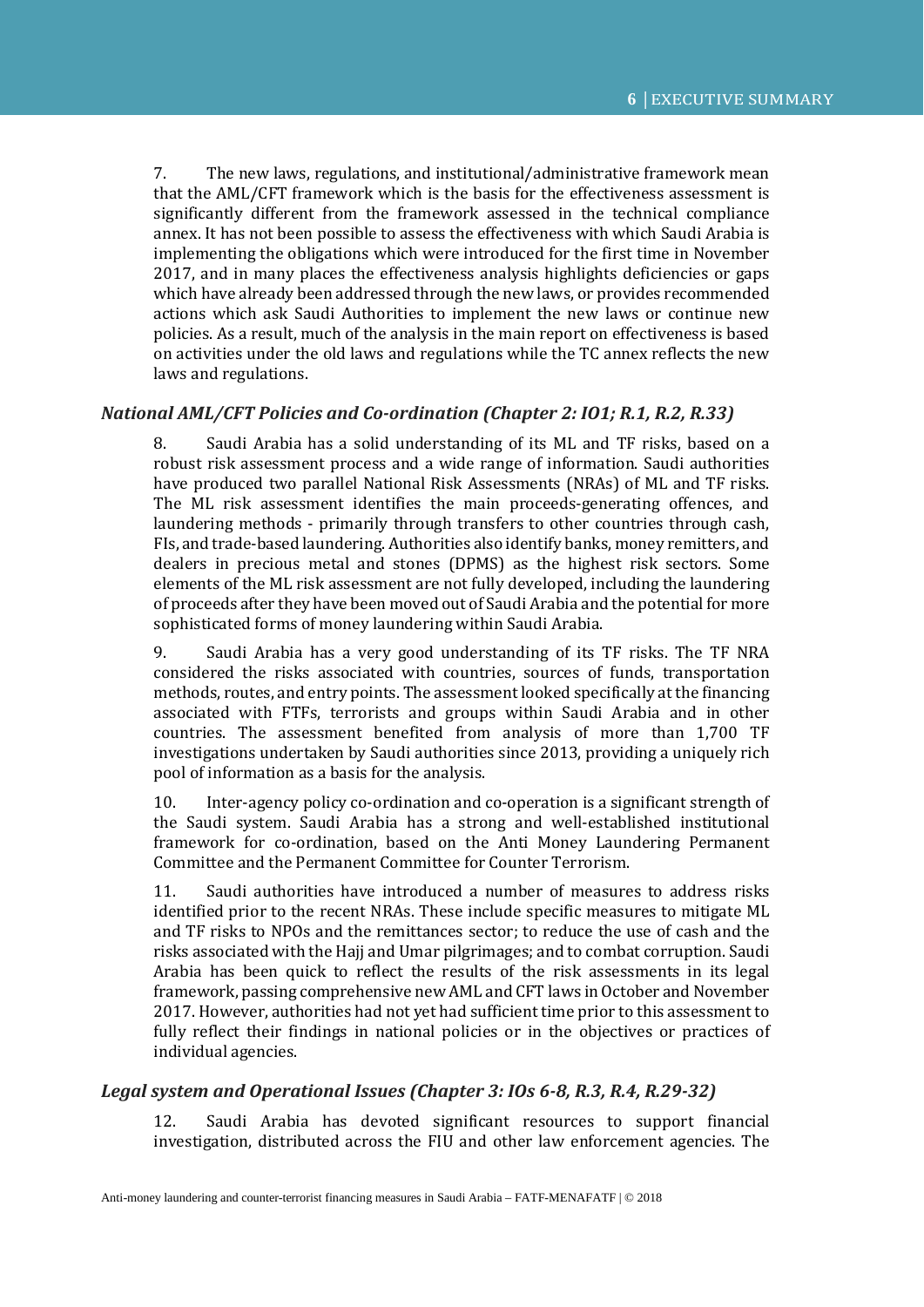analysis provided by the FIU is straightforward and single-layered, based mainly on organising and compiling information from available databases and reporting entities. This is the result of a number of factors, including inadequate IT systems. As a result, the SAFIU is not conducting sophisticated financial analysis to effectively support investigations, in particular those into more complex cases of ML. The FIU has access to a wide range of databases, but analysts have to manually search each of them, and the FIU can only retrieve additional information from some reporting entities indirectly, via the supervisor. Specialised IT tools are not available: the main trigger that initiates investigation is the presence of a criminal record, rather than the detection of financial red flags or patterns of activity. Decisions not to follow-up on STRs are not always based on an appropriate methodology, with some STRs archived on the basis of the low value of transactions, although the outcome of the NRA will be used as means to help decide which STRs to archive. The relatively low proportion of staff devoted to analysis at the SAFIU, the long time taken to process STRs, the low level of reporting from non-bank sectors, the fact that STR reporting and dissemination is done on paper, and weaknesses in international co-operation all contribute to the weakness of the FIU.

13. Outside the SAFIU, law enforcement authorities and other competent authorities across Saudi Arabia do regularly use financial intelligence and other relevant information as part of their investigations into money laundering, predicate offences, and terrorist financing, and collaborate well. Law enforcement agencies have access to a wide range of databases, and in some cases conduct financial analysis. Trends are understood to some extent.

14. Saudi Arabia has a legal framework that provides it with an adequate basis to investigate and prosecute ML activities, and displays a number of positive elements: ML investigations have significantly increased in recent years; financial investigations are often conducted alongside the investigation of proceeds-generating offences; and awareness-raising activities have been organised by the Public Prosecution in order to encourage a consistent approach among all LEAs and OCAs. As a result of recent awareness raising and strengthened co-ordination, Saudi Arabia has increased the number of ML offences being investigated.

15. Despite these recent changes, Saudi Arabia is not effectively investigating and prosecuting individuals involved in larger scale or professional ML activity. LEAs and OCAs are not conducting a sufficient number of investigations into ML activity (whether triggered by investigations into proceeds generating predicate offences, or following the receipt of STRs from the SAFIU). Investigations are often reactive rather than proactive, and tend to be straightforward, unsophisticated, and single-layered. Prosecutions are mostly for the self-laundering offence, with individuals convicted when they are unable to prove the source of funds. This is reflected in the low number of prosecutions being sought and convictions being handed down for 3rd party money laundering. Saudi Arabia has also not demonstrated that it is pursuing cases relating to the 70-80% of proceeds which leave the jurisdiction.

16. Saudi Arabia is not effectively confiscating the proceeds of crime relative to its risks. Authorities are not routinely attempting to trace and confiscate the instrumentalities and proceeds of crime, although they are doing so in some cases. In cases where the criminal funds are located outside Saudi Arabia, the authorities have not been able to repatriate any criminal proceeds over the period 2013-16. The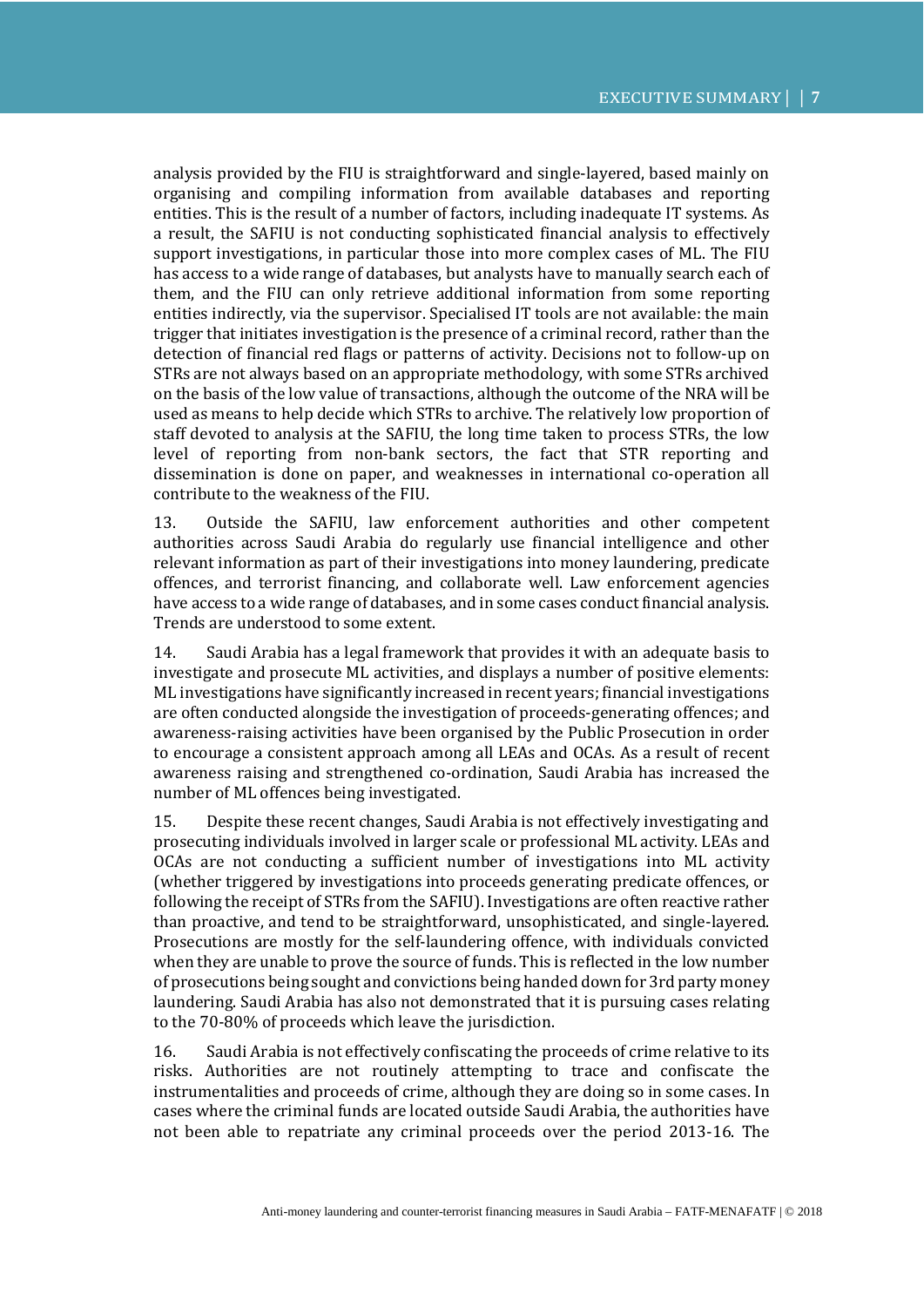amounts of proceeds of crime seized and confiscated domestically within Saudi Arabia have been increasing, but are still low and are not consistent with the country's risk profile. Deficiencies in Saudi Arabia's ability to effectively investigate and prosecute ML activity are limiting the ability of Saudi Arabia to trace and confiscate criminal proceeds. The failure to conduct co-ordinated investigations with other countries is also significantly limiting the confiscation of criminals' assets, given a large proportion of the proceeds of crime are estimated to leave the country.

17. Saudi Arabia has broad legal powers for confiscating the proceeds and instrumentalities of crime under Shari'ah. The confiscation of the objects of crime (principally narcotics) does appear as a priority. However, the identification and confiscation of proceeds is not achieved even to a relatively comparable extent.

18. At its borders, Saudi Arabia is detecting a large amount of non-declared and falsely declared cash, as well as non-declared and falsely declared gold, precious metals and stones. Saudi Arabia has also taken measures to respond to the heightened risk associated with the large numbers of individuals entering and exiting the country every year, implementing measures to limit the amounts of cash brought into the country by individuals on pilgrimage. The amounts confiscated at the border that are suspected of being related to ML, TF or a predicate offence appear relatively low, although the new powers in the 2017 AMLL may help Saudi Arabia confiscate larger quantities of currency and BNI at the border linked to ML, TF or a predicate offence

## *Terrorist Financing and Financing of Proliferation (Chapter 4 – IO.9-11; R.5-8)*

19. Saudi Arabia has demonstrated an ability to respond to the dynamic terrorism threat it faces in country. Saudi Arabian authorities have demonstrated that they have the training, experience and willingness to pursue TF investigations in conjunction with and alongside terrorism cases. Financial investigations are routinely carried out in connection with most terrorism cases, and TF cases are generally identified during terrorism-related investigations conducted by Mabaheth. A range of investigative techniques are used to find evidence of TF activity, including preventative terrorist financing measures (mainly pertaining to FTFs), phone interceptions and social media scrutiny. The authorities have successfully identified, investigated and prosecuted a large number of TF cases within the Kingdom - including over 1,700 TF investigations, resulting in over 1100 convictions.

20. However there are some areas for improvement: there are no, or very few, convictions for "standalone" terrorist financing, that are independent from the prosecution of other terrorist-related offences, or of persons who are financing terrorism but who are not otherwise involved in the commission of terrorist act or affiliated with these terrorist groups. This includes TF cases in relation to funds raised in the Saudi Arabia for support of individuals affiliated with terrorist entities outside the Kingdom, particularly outside the Middle-East region, which remains a risk.

21. Saudi Arabia's overall strategy for fighting terrorist financing mainly focuses on using law enforcement measures to disrupt terrorist threats directed at the Kingdom and its immediate vicinity. While this is an understandable priority, the almost exclusive focus of authorities on domestic TF offences means the authorities are not prioritising disruption of TF support for threats outside the Kingdom. They are also not taking full advantage of TFS to enhance the disruptive impact of their law enforcement actions both in Saudi Arabia and beyond their borders. Saudi authorities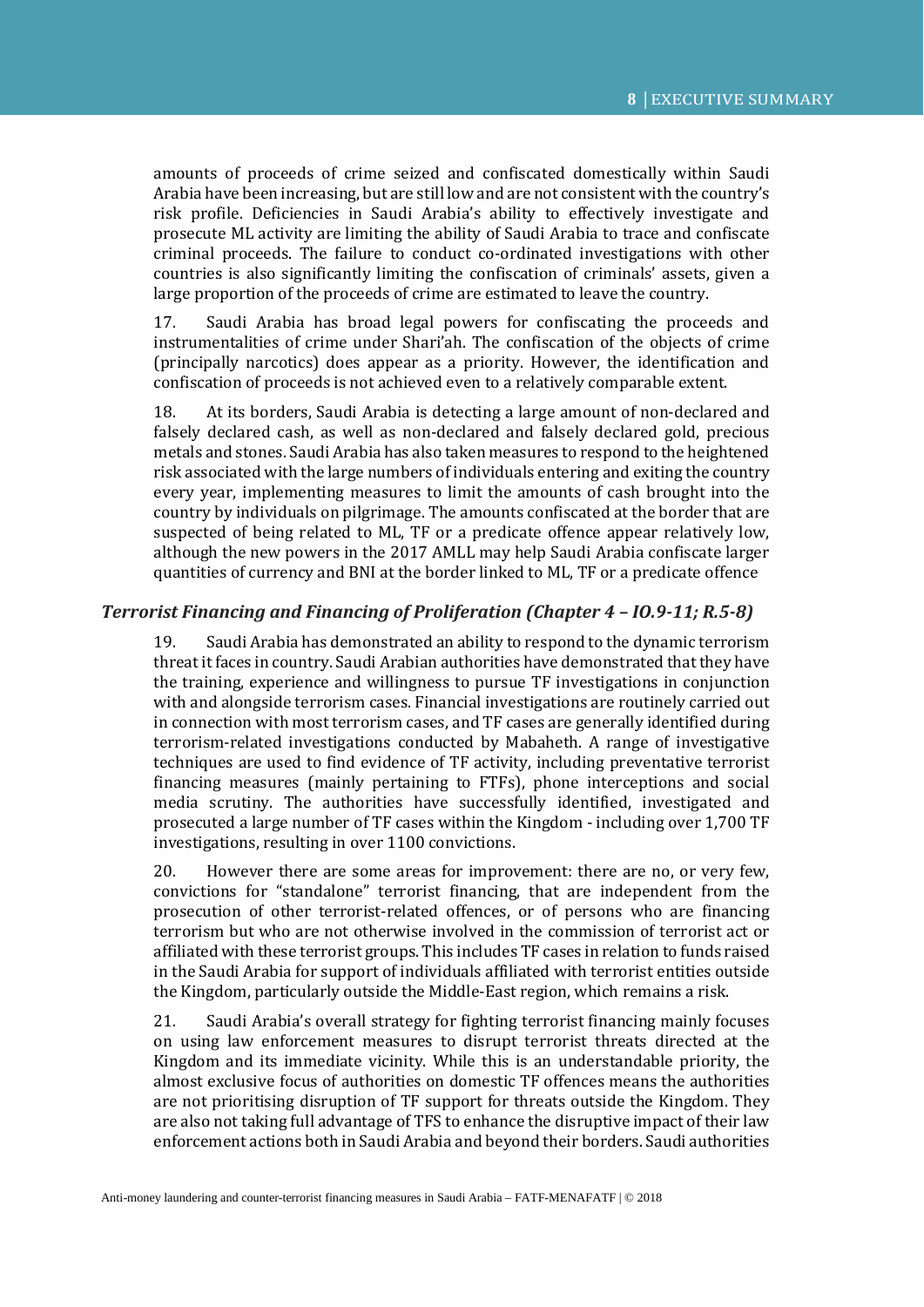are particularly focused on domestic TF offences at the expense of international TF networks, which has an effect on their approach to both Immediate Outcome 9 and Immediate Outcome 10.

22. Saudi Arabia has an established legal framework and co-ordination process for implementing targeted financial sanctions (TFS) without delay under the relevant United Nations Security Council Resolutions (UNSCRs). Saudi Arabia has cosponsored designations to the 1267 UN Committee and has partaken in de-listing and exemption requests, but has not proactively nominated individuals or entities to the UN for designation.

23. Domestically, Saudi Arabia has made significant use of designations under the UNSCR 1373 system, up through 2016 accepting 41 designation requests from foreign countries and, designating 150 individuals on its own motion. However, Saudi Arabia's 1373 designations are not public which hinders effective implementation: the largest number of freezes - - comes from financial restrictions imposed on a person through criminal procedures and watch-list mechanisms (possibly more than 3000 persons alone), which do not provide for legal processes (such as de-listing or exemption) required in the FATF standards. Even though these domestic designations are largely communicated to FIs and DNFBPs, there is no publicly available list of designees or guidance regarding implementing obligations, which hinders effective and consistent implementation.

24. Saudi Arabia's NPO sector is very small in number and tightly regulated. NPOs utilise the financial sector for virtually all their transactions, are under tight control for fundraising activities, and have highly restricted access to international transfers. In addition to these measures, Saudi Arabia has taken steps to raise awareness of TF abuse risks within the sector and the public at large. These measures have had the effect of drastically reducing the risk of terrorist financing abuse in the sector. However, NPOs continue to be treated by FIs/DNFBPs as high-risk clients for terrorist financing. In 2017 Saudi Arabia began analysing information derived from compliance visits of NPOs to implement a risk-based approach, although this is based primarily on financial integrity, and this system has not yet led to any reduction in the intensity of restrictions on lower-risk NPOs.

25. While Saudi Arabia has taken significant steps to limit its exposure to Iran and DPRK financial activity by cutting economic, financial and trade relations, the mechanisms in place to prevent sanctions evasion are weak. Saudi Arabia has an interagency framework and co-ordination mechanism that oversees the implementation of targeted financial sanctions related to proliferation financing. This technical system was enhanced with the issuance of new Implementing Regulations in November 2017. Under the system up until November 2017, implementation without delay of TFS for PF was not demonstrated. Saudi Arabia has not frozen any assets or blocked any transactions as a result of TFS related to PF, and there are no examples of inter-agency co-ordination related to proliferation financing. There are also significant delays in implementing and communicating new TFS relating to PF within both public and private sectors.

## *Preventive Measures (Chapter 5 - IO.4; R. 9-23)*

26. AML/CFT preventive measures in Saudi Arabia are strong and well established. The new AMLL and CTFL adopted in November 2017 further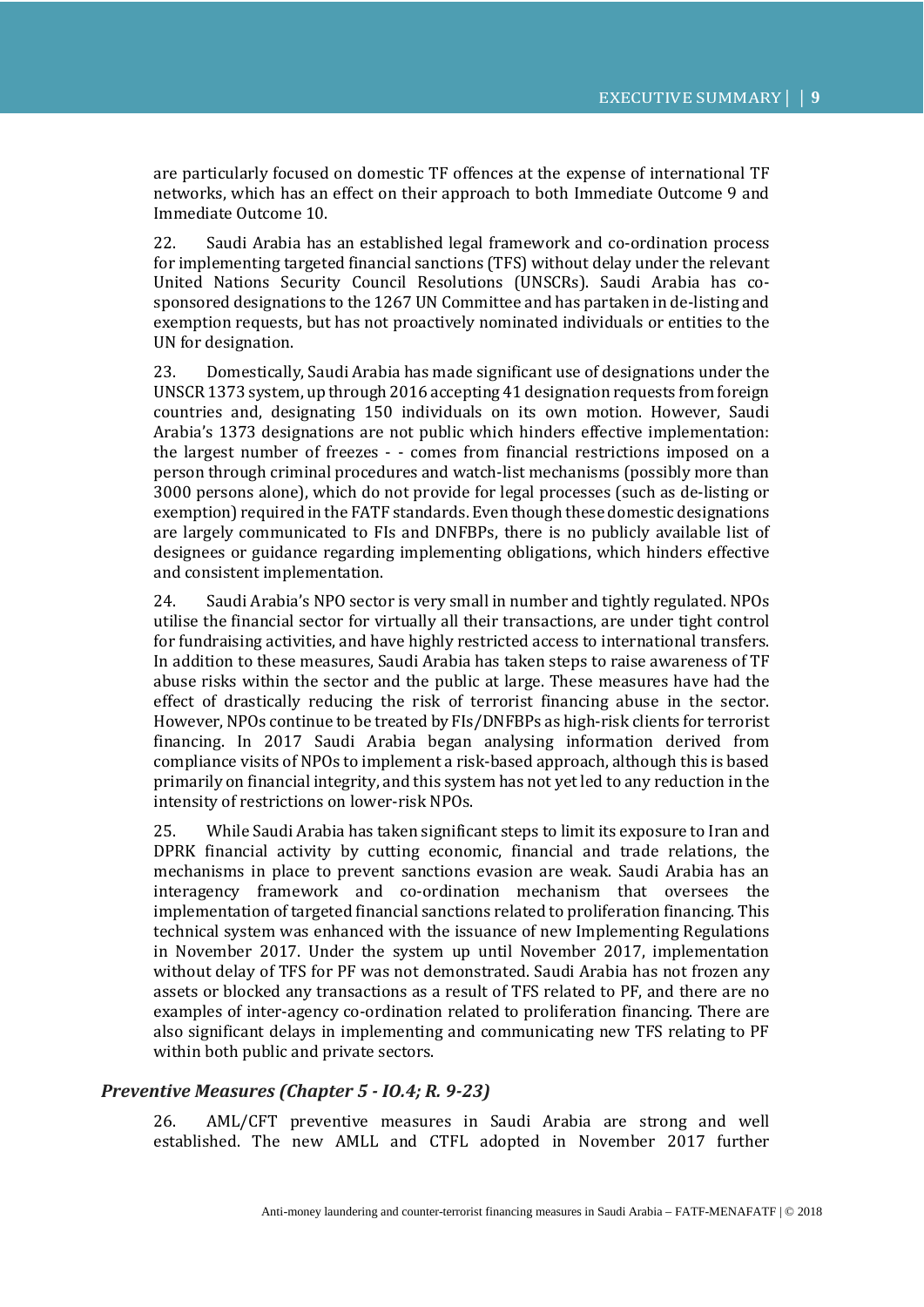strengthened the legal basis for AML/CFT preventive measures in Saudi Arabia; these Laws were however introduced too soon before the on-site visit to assess the level of effectiveness and implementation of the new elements within the FIs and DNFBPs.

27. Major FIs including banks, securities and financing companies, have a solid understanding of the ML/TF risks they face, and a good level of implementation of the risk-based approach thanks to the supervision and outreach efforts made by the authorities, as well as the risk assessments conducted at institutional level. They apply AML/CFT preventive measures including CDD, record keeping and identification of beneficial ownerships. However, STRs are not submitted in a timely way, and the low number of terrorist financing-related STRs reported is a major concern.

28. Money exchangers and other DNFBPs (in particular real estate agents and accountants) do not fully understand their ML/TF risks and apply mitigating measures under a risk-based approach. The awareness and implementation of AML/CFT obligations among reporting institutions has increased significantly thanks to supervisory measures in the last two years, but some sectors are still at the beginning stage and need more efforts to understand the ML/TF risks and AML/CFT obligations. Implementation of the risk-based approach remains weak among class A and class B money exchangers. Reporting of STRs is a major concern, with a low level of reporting from DNFBPs, including the higher risk sectors.

#### *Supervision (Chapter 6 - IO3; R.26-28, R. 34-35)*

29. The system in place for supervision of FIs achieves a substantial level of effectiveness: financial supervisors have a good understanding of the ML/TF risks, a sound model for risk-based supervision, and good communication and relations with their sectors. Saudi Arabia conducts comparatively intensive supervision of the higher-risk sectors in accordance with a risk-based approach, and since 2016 has done a great deal of outreach and engagement with regulated entities to communicate their new obligations and supervision arrangements, which appears to have been successful. All these efforts have resulted in a significant improvement in compliance with the AML/ CFT requirements.

30. AML/CFT obligations were applied to DNFBPs comparatively recently. For DNFBPs, outreach programmes/campaigns started in 2016, and AML/CFT focussed supervision started in early 2017. These arrangements are being further elaborated and enhanced for some DNFBPs and have to be further applied to all the obligations introduced in new laws. While the pace and intensity of recent activity is impressive, it is too early to reach a conclusion about its effectiveness.

## *Legal Persons and Arrangements ((Chapter 7 – IO5 R. 24-25)*

31. Saudi Arabia has a system for regulating and monitoring legal persons and arrangements which is helpful in maintaining transparency and also in identifying beneficial owners. The Company Register maintained by MOCI provides the updated and accurate details of the legal ownership of commercial entities. Designated Courts have such records in respect of Waqfs and conduct verification. However, prior to November 2017, Joint-Stock Companies and Limited Partnerships did not have to report shareholder information to the Company Register.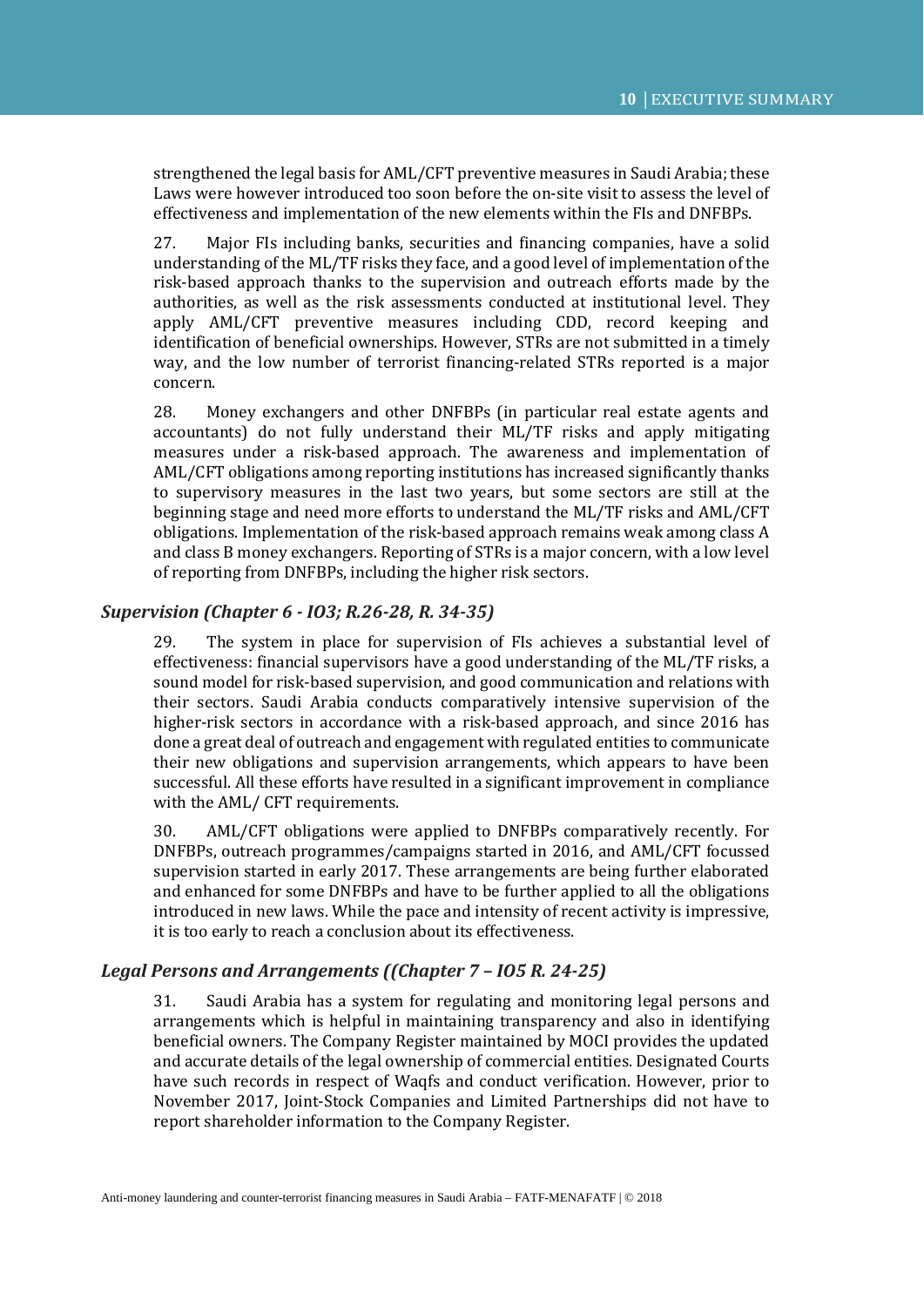32. Saudi Arabia applies controls on foreign ownership of companies, among other measures, that mitigate the risk of misuse of legal persons and arrangements by foreigners to some extent. Foreign legal persons who want to invest in Saudi Arabia must obtain a licence from SAGIA, who grants it after conducting verification on the ownership and control structure and the financial standing of the foreign investors.

33. Access to beneficial ownership information is also primarily through the Company Registry (and SAGIA). Around 83% of the corporate entities have only natural persons as shareholders, which allows for the matching of the legal owners themselves with the beneficial owners. Banks and other reporting entities also hold beneficial ownership information and maintain the necessary records when a legal person/arrangement has a customer relationship with them. However, the accuracy of and extent to which the information is up-to-date is not always ensured as some weaknesses still exist in banks' ongoing CDD procedures. The understanding of authorities of the risks of misuse of legal entities and arrangements does not yet seem to be sufficiently well-developed. Further, it is also not clear whether current and reliable BO information is available and accessible to competent authorities in respect Joint-stock Companies

## *International Cooperation (Chapter 8 - IO2; R. 36-40)*

34. Saudi Arabia does not effectively seek international co-operation from other countries to pursue money laundering and the proceeds of crime. The number of outgoing requests remains low despite a recent significant increase. Several authorities have shown examples of co-operation with foreign counterparts to disrupt criminal activities, but this is limited to identifying targets in Saudi Arabia, or disrupting the physical production of drugs in other countries, not exposing their wider networks in other countries or identifying financing. Saudi authorities do not follow the money outside the borders of the kingdom, and as a result they do not exploit opportunities to investigate and disrupt transnational criminal networks involved in the supply of narcotics to a lesser extent, corruption and in money laundering, or to confiscate the proceeds of crime.

35. Saudi Arabia can and does respond to incoming requests for mutual legal assistance (but there appear to be delays in some cases). The outcome of international co-operation provided to other countries was not clear, in terms of investigations carried out on behalf of other countries and / or assets confiscated and repatriated.

36. On terrorist financing, Mabaheth clearly does prioritise international cooperation, both inbound and outbound, and provided good examples of using international law enforcement co-operation with their counterparts, especially in the conflict zones, to disrupt the threat of terrorist networks. Mabaheth relies primarily on intelligence co-operation (rather than MLA) which is effectively used to identify and disrupt terrorist threats and intercept FTFs. The use of such mechanisms may mean missing the opportunity to use criminal justice tools and powers to uncover and disrupt further elements of terrorist networks, either in Saudi Arabia or overseas. Saudi Arabia also makes significant contributions through its leading role in global and regional alliances against terrorism and its financing.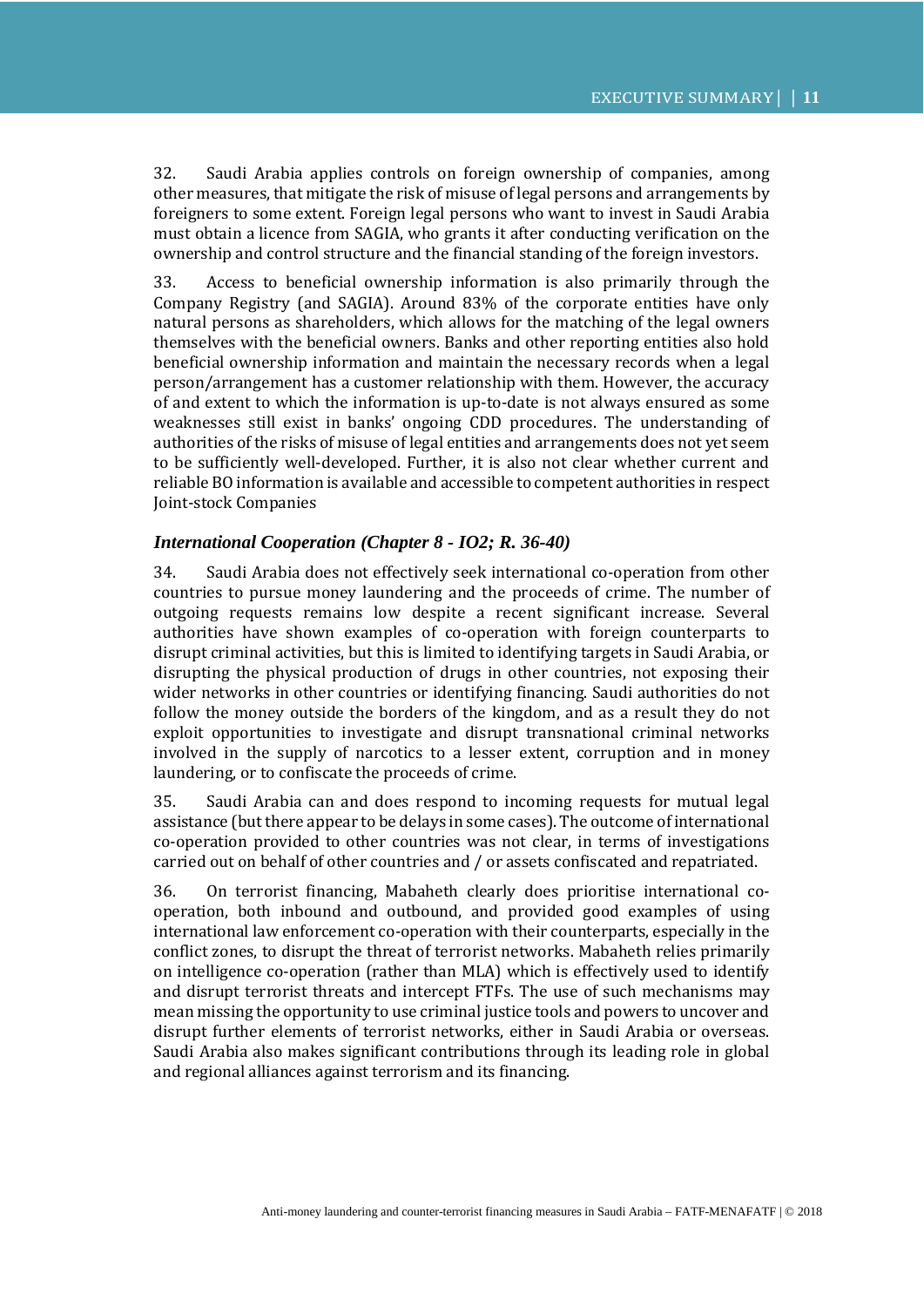## **Priority Actions**

37. The prioritised recommended actions for the Kingdom of Saudi Arabia, based on these findings, are:

- Saudi Arabia should prioritize the investigation of professional enablers and facilitators of ML, with a view to increasing proactive ML investigations. All investigations of major proceeds-generating crimes should include a parallel financial investigation to identify associated money laundering activity and its facilitators, and to trace and confiscate the proceeds. Saudi Arabia should improve the level of capacity, awareness and understanding of the investigative and legal tools available, and consider establishing specialised units.
- Saudi Arabia should actively seek MLA and other forms of co-operation, so that their investigations prioritise following the money and disrupting criminal networks and facilitators inside and outside Saudi Arabia's borders. Saudi Arabian authorities should pursue joint investigations with foreign jurisdictions, and should establish the capacity, expertise, and agreements needed to work with other countries to identify foreign money launderers, and to seize, repatriate and confiscate the proceeds of crime that have left the country.
- Saudi Arabia should establish a system that ensures full implementation of proliferation-related TFS by FIs and DNFBPs without delay, and address the remaining technical gaps.
- National co-ordination bodies should actively monitor the implementation of the new laws, regulations, and administrative arrangements to ensure they are wellunderstood and effectively implemented, and should take prompt action to address any emerging weaknesses in the context of the National Strategy and Action Plan.
- The FIU should comprehensively update its systems and processes: installing dedicated analytic tools capable of sophisticated analysis and systems for secure electronic filing of STRs and dissemination to authorities. It should establish powers and channels to access additional information from all reporting entities directly, and review its staffing and internal processes for handling cases. Enhanced and more frequent training should be provided to SAFIU analysts and LEA and OCA investigators, drawing on international best practice.
- Saudi authorities should provide more information and guidance on TF risks and typologies to raise awareness among FIs and DNFBPs, especially the high-risk sectors, and enable them to better identify TF suspicious activities, and ensure timely reporting of STRs by all reporting entities. The information and guidance should focus on high risk methods and techniques for ML and TF
- Saudi Arabia should conduct a more thorough assessment of the ML/TF risks related to the misuse of legal entities/legal arrangements, and the use of straw-men, and take appropriate and proportionate mitigation measures.
- With a goal of enhancing the impact of targeted financial sanctions to the greatest extent, Saudi Arabia should reduce reliance on financial restrictions based on watchlists in favour of a consolidated and comprehensive list of 1373 domestic designations, which should be publicly available.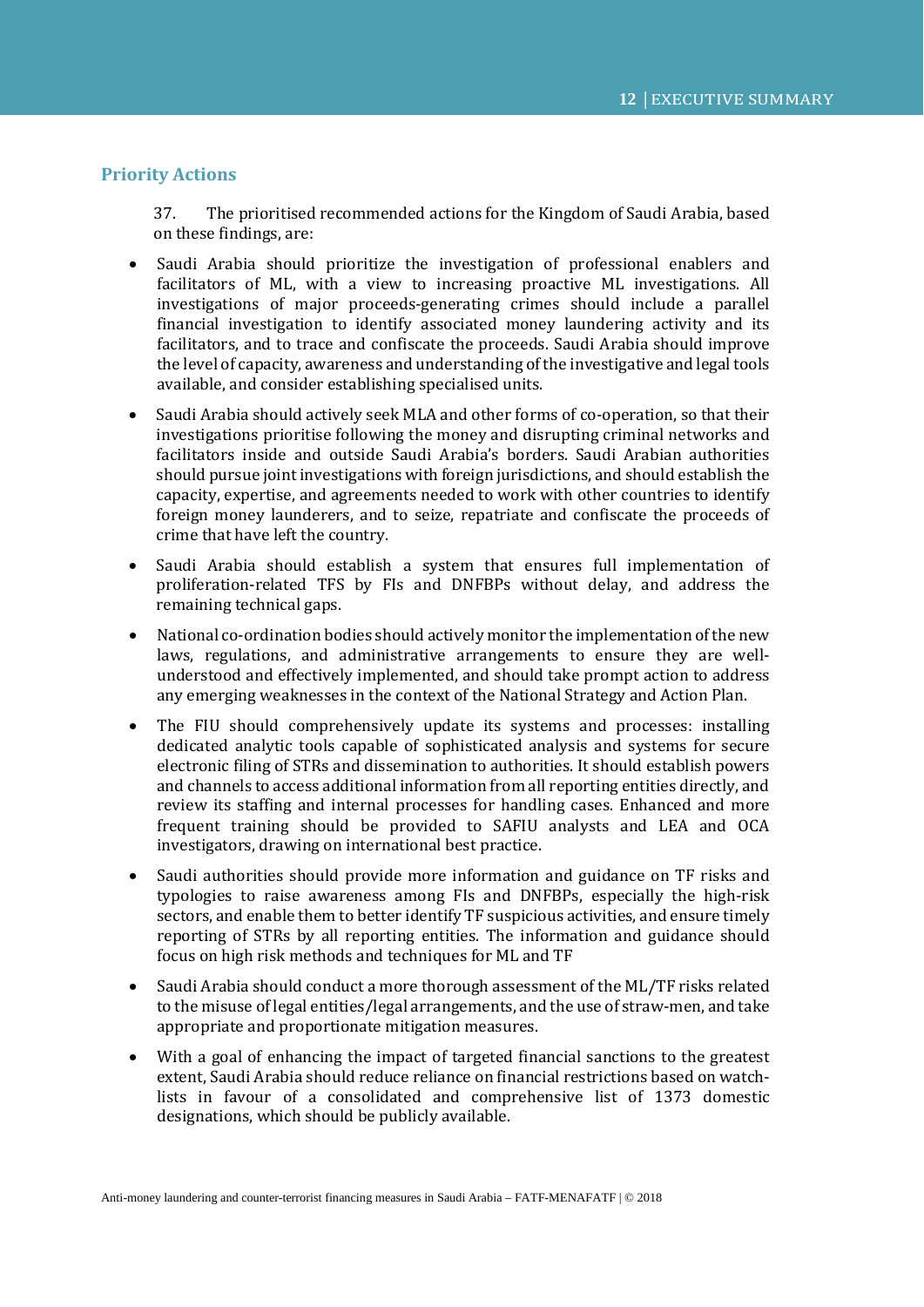## **Effectiveness & Technical Compliance Ratings**

| $IO.1$ - Risk,<br>policy and<br>coordination  | 10.2<br><b>International</b><br>cooperation | $10.3 -$<br><b>Supervision</b>                | <b>IO.4</b> - Preventive<br>measures                                      | $IO.5$ - Legal<br>persons and<br>arrangements | $10.6$ - Financial<br>intelligence |
|-----------------------------------------------|---------------------------------------------|-----------------------------------------------|---------------------------------------------------------------------------|-----------------------------------------------|------------------------------------|
| <b>Substantial</b>                            | <b>Moderate</b>                             | <b>Substantial</b>                            | <b>Moderate</b>                                                           | <b>Moderate</b>                               | <b>Moderate</b>                    |
| $IO.7 - ML$<br>investigation &<br>prosecution | <b>IO.8 - Confiscation</b>                  | $10.9 - TF$<br>investigation &<br>prosecution | $IO.10 - TF$<br>preventive<br>measures &<br>financial<br><b>sanctions</b> | $IO.11 - PF$<br>financial<br><b>sanctions</b> |                                    |
| Low                                           | Low                                         | <b>Substantial</b>                            | <b>Substantial</b>                                                        | Low                                           |                                    |

## *Effectiveness Ratings (High, Substantial, Moderate, Low)*

## *Technical Compliance Ratings (Technical Compliance Ratings (C - compliant, LC – largely compliant, PC – partially compliant, NC – non compliant)*

| R.1 - assessing risk<br>& applying risk-<br>based approach                | R.2 - national<br>cooperation and<br>coordination                    | $R.3$ - money<br>laundering offence            | R.4 - confiscation<br>& provisional<br>measures            | R.5 - terrorist<br>financing offence       | $R.6$ - targeted<br>financial sanctions -<br>terrorism & terrorist<br>financing        |
|---------------------------------------------------------------------------|----------------------------------------------------------------------|------------------------------------------------|------------------------------------------------------------|--------------------------------------------|----------------------------------------------------------------------------------------|
| LC                                                                        | LC                                                                   | $\mathbf C$                                    | LC                                                         | $\mathbf C$                                | <b>PC</b>                                                                              |
| $R.7$ -targeted<br>financial sanctions -<br>proliferation                 | R.8 -non-profit<br>organisations                                     | R.9 - financial<br>institution secrecy<br>laws | R.10 - Customer<br>due diligence                           | $R.11$ - Record<br>keeping                 | R.12 - Politically<br>exposed persons                                                  |
| PC                                                                        | LC                                                                   | $\mathbf C$                                    | $\mathbf C$                                                | $\mathbf C$                                | $\mathbf C$                                                                            |
| $R.13 -$<br>Correspondent<br>banking                                      | $R.14$ - Money or<br>value transfer<br>services                      | $R.15$ -New<br>technologies                    | $R.16 -$ Wire<br>transfers                                 | <b>R.17</b> - Reliance on<br>third parties | $R.18$ – Internal<br>controls and foreign<br>branches and<br>subsidiaries              |
| $\mathbf C$                                                               | $\mathbf C$                                                          | <b>LC</b>                                      | LC                                                         | $\mathbf C$                                | $\mathbf C$                                                                            |
| $R.19$ - Higher-risk<br>countries                                         | R.20 - Reporting<br>of suspicious<br>transactions                    | $R.21$ - Tipping-off<br>and confidentiality    | $R.22$ - DNFBPs:<br>Customer due<br>diligence              | $R.23$ – DNFBPs:<br>Other measures         | $R.24 -$<br>Transparency & BO<br>of legal persons                                      |
|                                                                           |                                                                      |                                                |                                                            |                                            |                                                                                        |
| $\mathbf C$                                                               | $\mathbf C$                                                          | $\mathbf C$                                    | <b>LC</b>                                                  | $\mathbf C$                                | LC                                                                                     |
| $R.25$ .<br>Transparency & BO<br>of legal<br>arrangements                 | R.26 - Regulation<br>and supervision of<br>financial institutions    | R.27 - Powers of<br>supervision                | R.28 - Regulation<br>and supervision of<br><b>DNFBPs</b>   | R.29 - Financial<br>intelligence units     | $R.30 -$<br>Responsibilities of<br>law enforcement<br>and investigative<br>authorities |
| LC                                                                        | $\mathbf C$                                                          | $\mathbf C$                                    | $\mathbf C$                                                | LC                                         | LC                                                                                     |
| $R.31$ - Powers of<br>law enforcement<br>and investigative<br>authorities | $R.32 - Cash$<br>couriers                                            | R.33 - Statistics                              | R.34 - Guidance<br>and feedback                            | R.35 - Sanctions                           | $R.36 -$<br>International<br>instruments                                               |
| LC                                                                        | LC                                                                   | <b>PC</b>                                      | $\mathbf C$                                                | $\mathbf C$                                | <b>PC</b>                                                                              |
| $R.37$ – Mutual<br>legal assistance                                       | $R.38$ - Mutual<br>legal assistance:<br>freezing and<br>confiscation | R.39 - Extradition                             | $R.40 -$ Other<br>forms of<br>international<br>cooperation |                                            |                                                                                        |